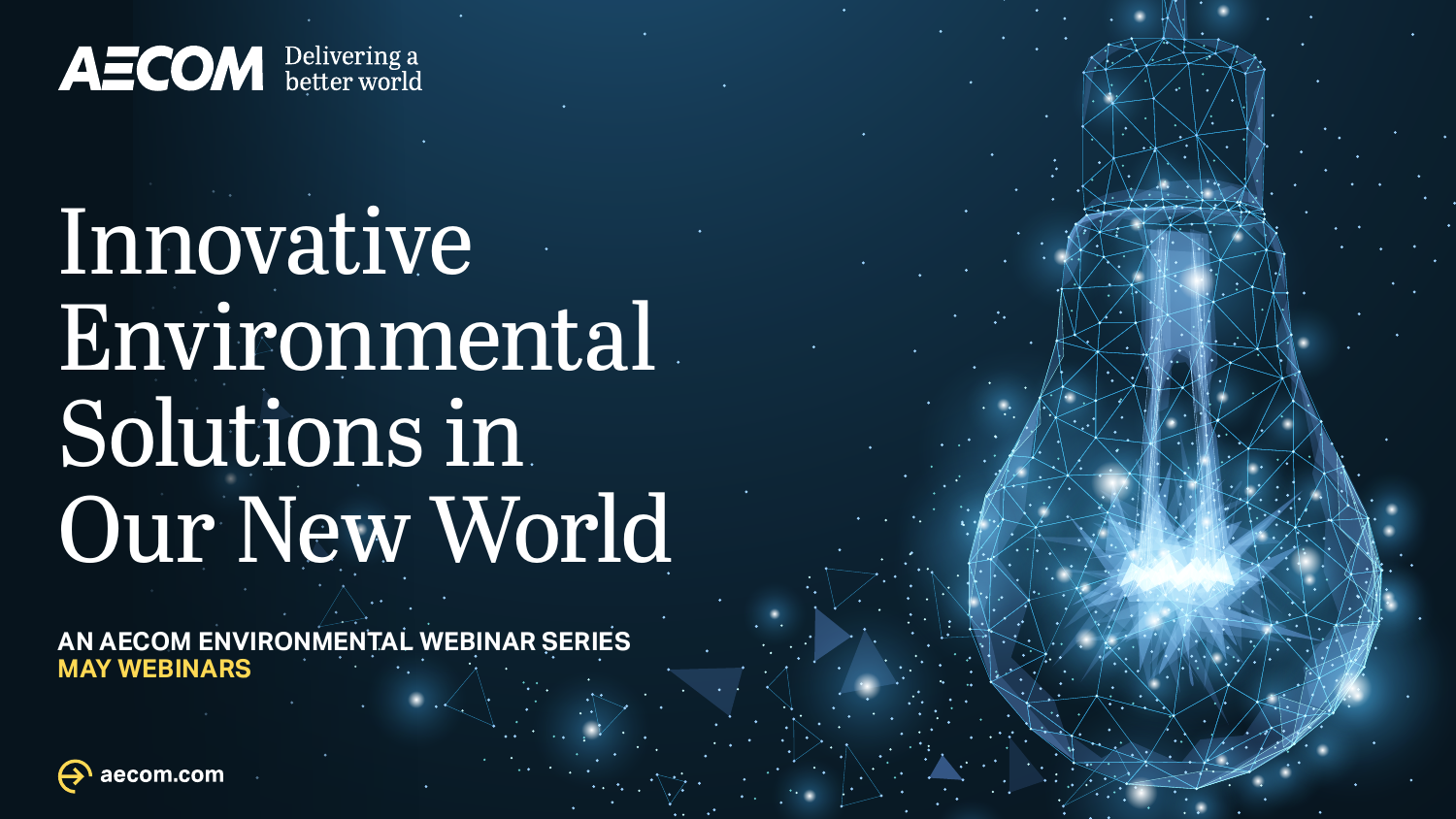## **Wednesday, May 11th, 2022 11:00 a.m. ET Getting Ahead of the PFAS Dilemma: DE-FLUORO™ Destruction Technology Advances**

**REBECCA MORA** is a Senior Environmental Engineer with over 23 years of research and development to advance environmental investigation and remediation. She specializes in design and implementation of innovative technologies, particularly for groundwater sites contaminated with emerging contaminants such as 1,4-dioxane, PFAS, perchlorate, hexavalent chromium, and chlorinated solvents. Ms. Mora is a Principal Investigator or Technical Lead on several DOD-funded research projects related to 1,4-dioxane and PFAS remediation approaches. She also specializes in the use of molecular diagnostic tools such microbial and isotopic analyses. In addition to project work, Ms. Mora is a member of the Interstate Technology Regulatory Council (ITRC) Environmental Molecular Diagnostics (EMDs) Team and Per- and Polyfluoroalkyl Substances (PFAS) Team, part of the AECOM/UCLA research team for biodegradation of 1,4-dioxane, and served as an ITRC instructor for their internet-based training offered to the environmental industry on the use of EMDs. For the past several years, Ms. Mora has led AECOM's collaborative development with University of Georgia, advancing AECOM's DE-FLUORO™ technology from bench-scale, to field-scale design, construction, and implementation. She is currently the Program Manager leading AECOM's US-based demonstration of DE-FLUORO™, an electrochemical oxidation technology for PFAS destruction.



**OUR SPEAKER: Rebecca Mora**



This presentation shares how AECOM's DE-FLUORO™ technology for PFAS destruction has progressed substantially in the last two years. DE-FLUORO™ uses electrochemical oxidation (EO) to defluorinate PFAS in liquid wastes, and presents a mobile, flexible, and effective technology for destroying these 'forever chemicals.' Advancing beyond the pilot phase, we now have one full-scale field demonstration completed and a second underway. Learn how the DE-FLUORO™ team has used results from our real-world trials and pilot demonstrations to design and build full-scale systems for either batch or flow-through treatment.



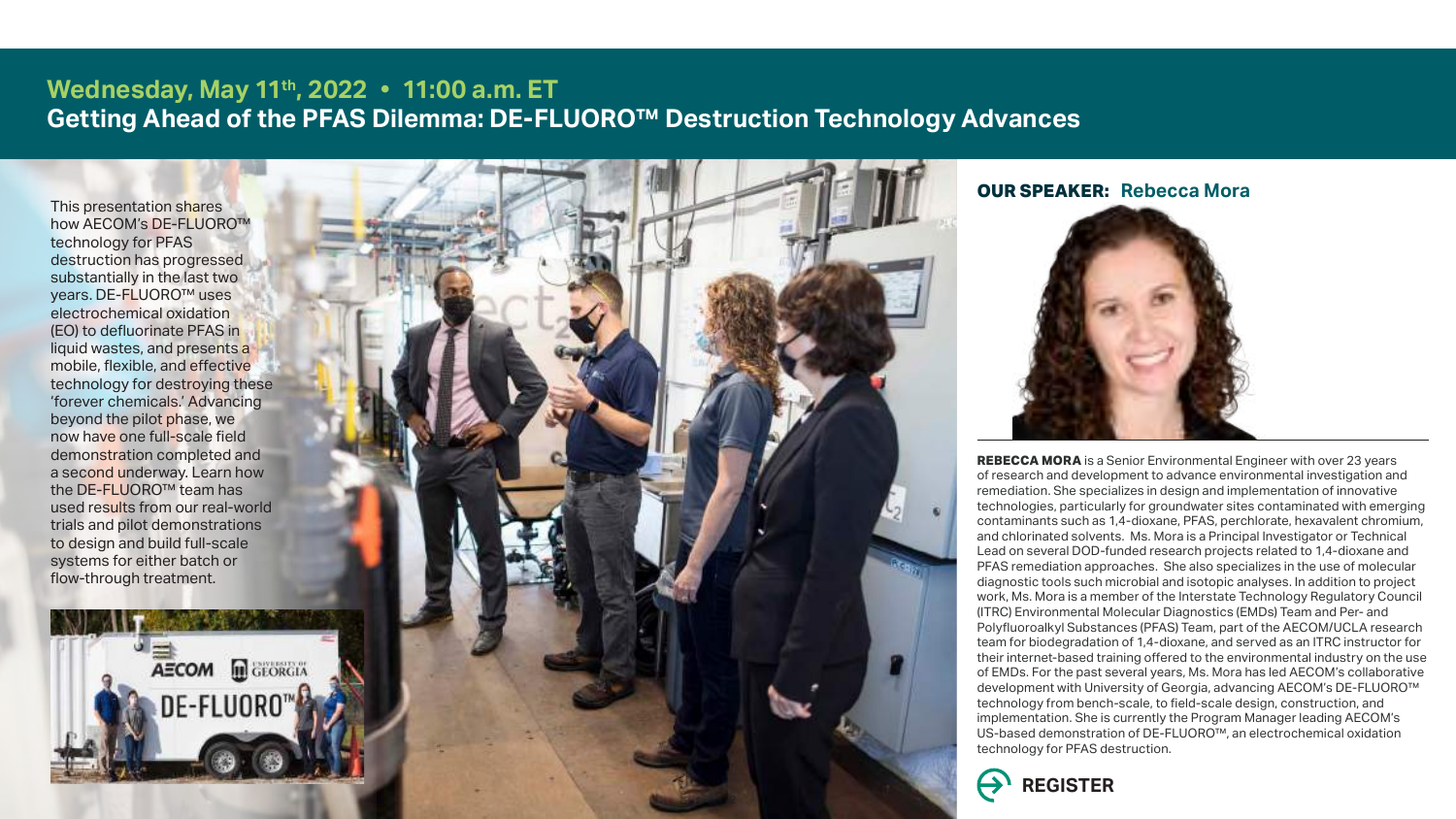# **Wednesday, May 25th, 2022 3:00 p.m. ET Supporting Indigenomics through Partnerships**



**JENNIFER ASHAWASEGAI-PEREIRA** is an Indigenous Reconciliation Advisor in the Sudbury, Ontario AECOM office, which is in the Robinson Huron Treaty territory in Canada. She is also a board member for the Canadian Renewable Energy Association. An Anishinabe Kwe (Ojibway woman) from Henvey Inlet First Nation (HIFN), she began her journey at AECOM six years ago as a First Nations Community Liaison. Jennifer is also a designated Henvey Inlet Wind spokesperson on behalf of her community. **FRANK DAVIS / CANADA COUNTRY HEAD, PATTERN ENERGY GROUP LP.** Frank has 15 years of experience in renewable energy development, having spent 11 years with Pattern Energy helping lead the development, financing and construction of Canada's largest portfolio of operating wind energy assets. He acts as the senior representative for Pattern Energy in Canada, with responsibility for asset management, market development, government relations, community engagement, joint venture partnerships and relationships with customers. Frank also acts in a senior capacity for the legal activities of Pattern Canada, including the organization and execution of the company's financial and commercial legal transactions. Prior to joining Pattern Energy in 2011, Frank carried on a commercial legal practice with one of Canada's largest law firms. He sits on the board of the Canadian Renewables Association (CanREA) and Public Health Ontario. Frank is originally from Newfoundland and Labrador and currently resides in Toronto, where he manages the Toronto office of Pattern Canada.



**OUR SPEAKERS: Jennifer Ashawasegai-Pereira**



## **Frank Davis / Canada Country Head, Pattern Energy Group LP**

Indigenomics is the study of modern Indigenous economic design and the development of Indigenous spaces across industries. Partnerships that support Indigenous companies build economic portfolios that consider both the potential opportunities and hurdles of Indigenous-led projects.

The Henvey Inlet First Nation and Pattern Canada partnership is an example of such an affiliation in the renewable energy sector. A 300 MW wind energy centre with a 104 KM transmission line was realized through this 10-year project. Consideration of many issues led to project success: jurisdictional, financial, cultural, and geographical. AECOM

undertook the environmental assessments and environmental monitoring during construction and, importantly, integrated the community's Environmental Stewardship Regime with Canadian and provincial environmental regulations.

The Henvey Inlet Wind Energy Centre has been online since October 2019.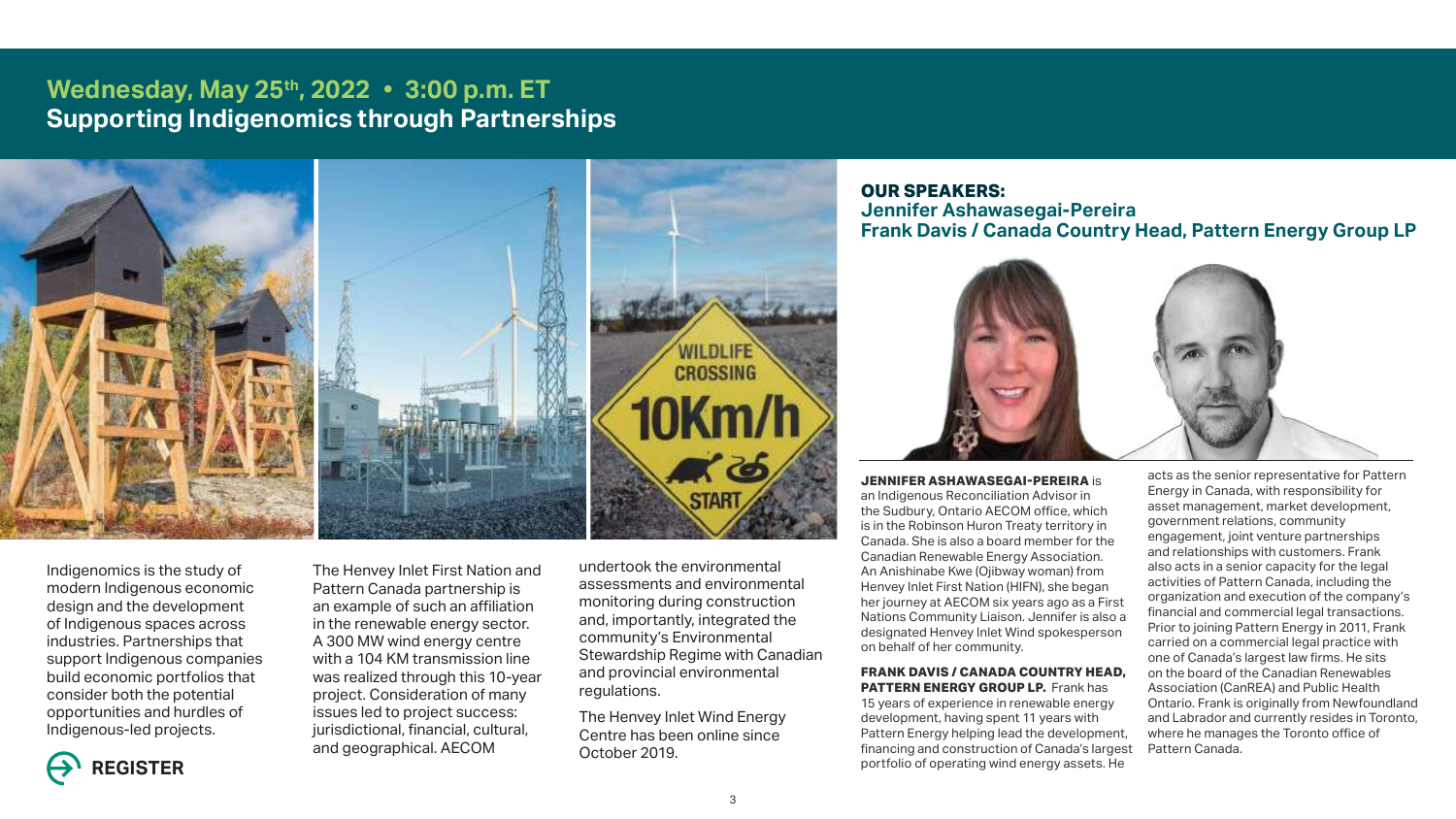# **Thursday, May 26th, 2022 11:30 a.m. ET Process Safety Accidents & Root Causes**

#### **GAYLE NICOLL, PHD, REP, ASP, CSP.**

Dr. Nicoll has extensive experience in a variety of environmental, health and safety (EHS) endeavors, including industrial facilities, nuclear research facilities, chemical laboratories and machine shops. While at AECOM, Dr. Nicoll has conducted PHAs, lead PSM/RMP compliance audits, designed PSM programs, trained facility personnel including line personnel and facility managers on PSM and mechanical integrity, designed MoC programs, and conducted colocation hazard analyses. Dr. Nicoll is AECOM's Process Safety Services leader for the Americas and designed AECOM's in-house auditing and PHA tools.



## **OUR SPEAKER: Gayle Nicoll, PhD, REP, ASP, CSP**



This webinar will provide a summary of five seemingly different accidents that happened in the past 4 years, and what the root cause investigations ultimately tell us about how to improve process safety in general and process hazard analyses specifically.

4